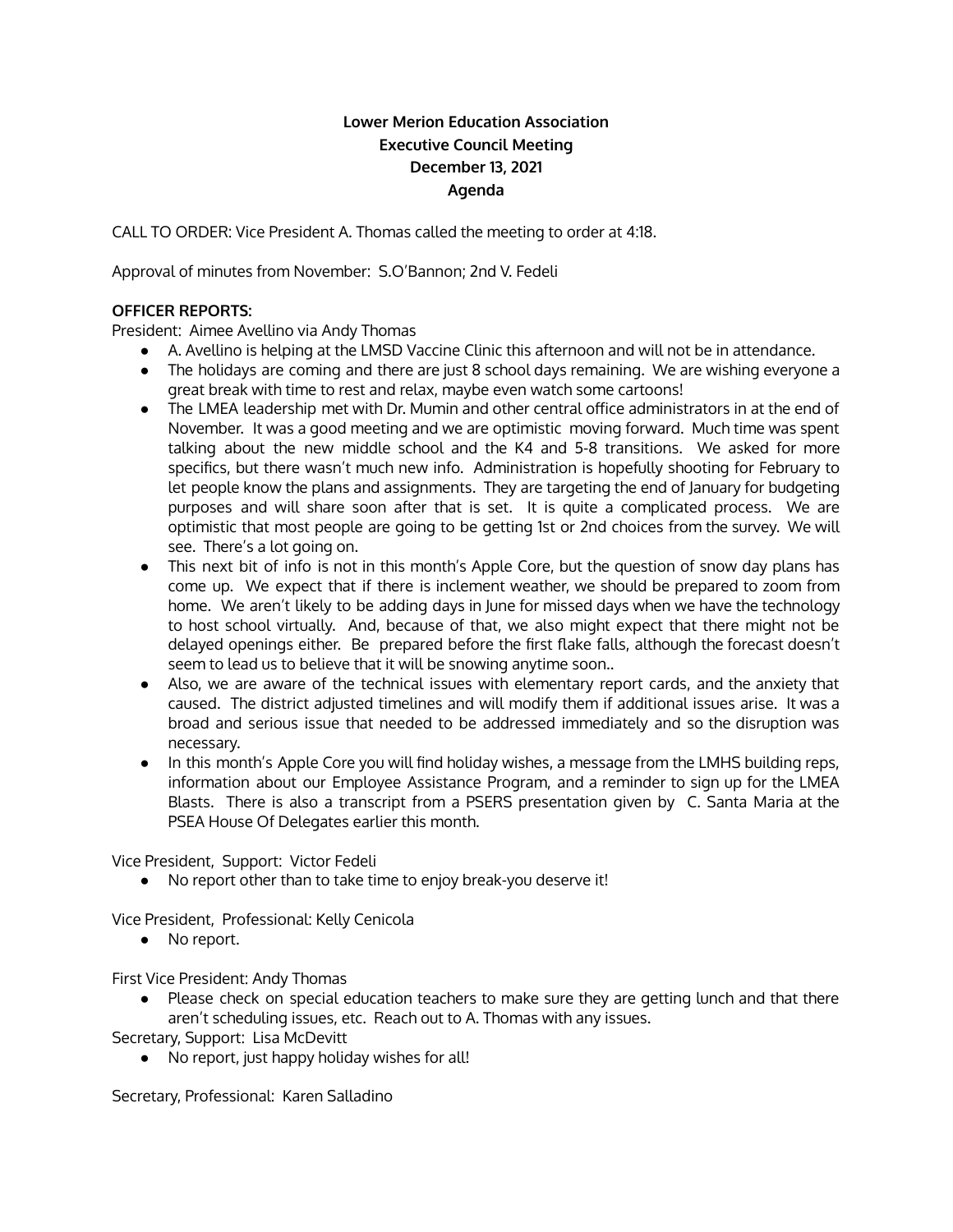● No report, just happy holiday wishes for all!

Treasurer: Darlene Mandarino

● Happy holidays to all. Attached to the meeting reminder was the latest treasurer's report. Motion to approve carried.

## **COMMITTEE REPORTS:**

Outreach: Andria Johnson

● Share amazing things going on with staff so we can spread the word about the awesome work you all do.

Constitution:

● No report.

Elections: Kelly Cenicola

● Those interested in participating in the NEA Representative Assembly should send requests to K. Cenicola. Will remind again in January. Will also share information about open LMEA positions in January, too.

CNC: Larry Giaquinto & Tom Ricker

• The Mideast Region of PSEA hosted a salary and benefits workshop last week that several LMEA officers and CNC representatives attended. The next CNC meeting will be held virtually on 1/27.

Financial Advisory Committee: Aimee Avellino

● No report.

Health and Safety: Aimee Avellino, Larry Giaquinto

● No report, other than to say that our district Covid protocols are not changing based on last week's PA court ruling. The H & S committee continues to meet regularly.

Legislation:

● No report.

Minority Affairs Committee:

● No report., but we will need to replace Dee Archer who is no longer with the district..

PACE: Andy Thomas

● Changes occurred in the procedure to sign up for PACE. It is now done electronically, but we missed the deadline for auto-withdrawal. Visit the PSEA website or contact A. Thomas or D. Grumbine (in that order) if you have questions. Next year will be better!

PR&R: Victor Fedeli, Andy Thomas

● No changes to the last PR&R report other than the arbitration is now set for 3/10/22. K. Salladino will share the report in the Executive Council follow-up email.

Social: Lisa McDevitt, Aimee Avellino

● No report.

Special Services: Aimee Avellino

• No report.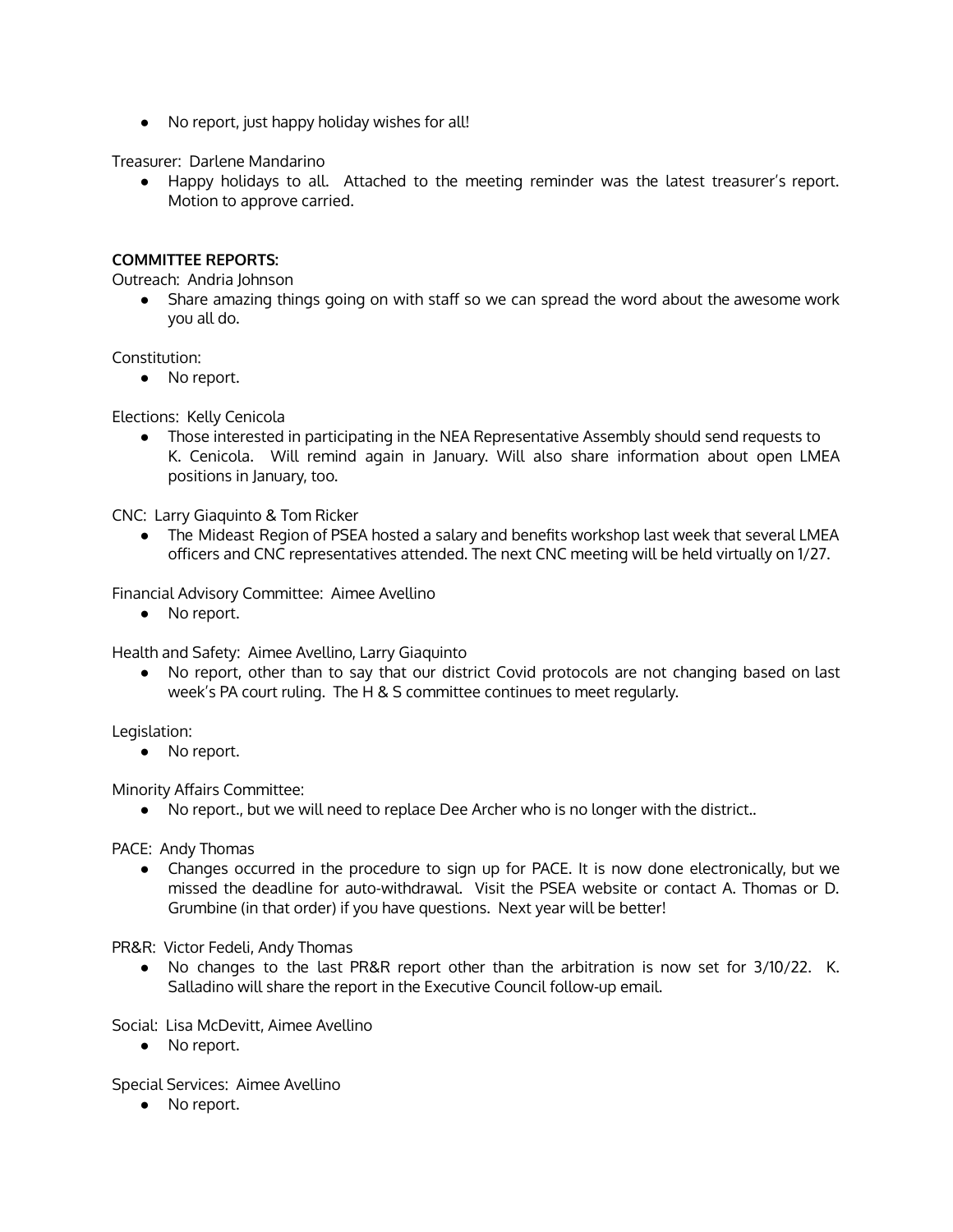#### Sunshine: Debbie Williams

● No report.

Membership: David Grumbine

● K. Salladino will share reports in the Executive Council follow-up email.

## **REPORTS OF THE AD HOC COMMITTEES:**

- CARE: Jackie Gaines
	- No report.

Education Foundation: Andria Johnson

● No report.

## **BUILDING AND DEPARTMENT REPORTS:**

Administration: No report.

Belmont Hills ES: No report.

Cynwyd ES: No report, other than the snow day question which was already addressed.

Gladwyne ES: Half day conference question came up since dismissal can continue past 12:30 and conferences start at 1:00. That does not always leave enough time for staff to have lunch. There are also concerns about Zoom vs in-person conferences and how mixing the two can be difficult for some staff. Wondering if dates can be designated for Zoom only or in-person only so that teachers aren't switiching back and forth. A. Thomas suggested checking with bldg principals about lunch and scheduling concerns for conference days. If there is no resolution at the building level, then reach out to an LMEA officer.

Merion ES: No report.

Penn Valley ES: Question about the plan for FLES teachers and how staffing will work out. A. Thomas shared that there was no info yet, as the staffing process for the K-4 and 5-8 transition is quite complicated and ongoing. There is a Foreign Language dept. meeting schedule for January. The process is ongoing and until there is a resolution shared, we are just waiting. There is also a concern about the 8:40 arrival of students to the classrooms since Covid protocols changed the previous practice of holding all students in one location until closer to 9:00. This change has decreased the time that teachers have available for professional responsibilities. A. Thomas mentioned that this came up at the meeting with Dr. Mumin and it will continue to be a topic of conversation moving forward. K. Cenicola shared that Dr. Mumin is looking for ways to alleviate stress and improve situations. Talk at your bldg level and reach out to your principal so that they can share ideas with Dr. Mumin. There are also some concerns surrounding special education services being provided forLMVA students. A. Thomas stated that there are maybe 5 students district-wide that are impacted with services and LMVA and that if there are concerns, staff should reach out to A. Thomas.

Penn Wynne ES: No report.

Bala Cynwyd MS: There is one question about using sick days for Covid or quarantining, since last year there was a different procedure in place and now staff must use sick days. A. Thomas explained that last year there was legislation in place so that employees did not need to use sick days. That legislation has expired and now staff must use sick days for positive cases or close-contact quarantining.